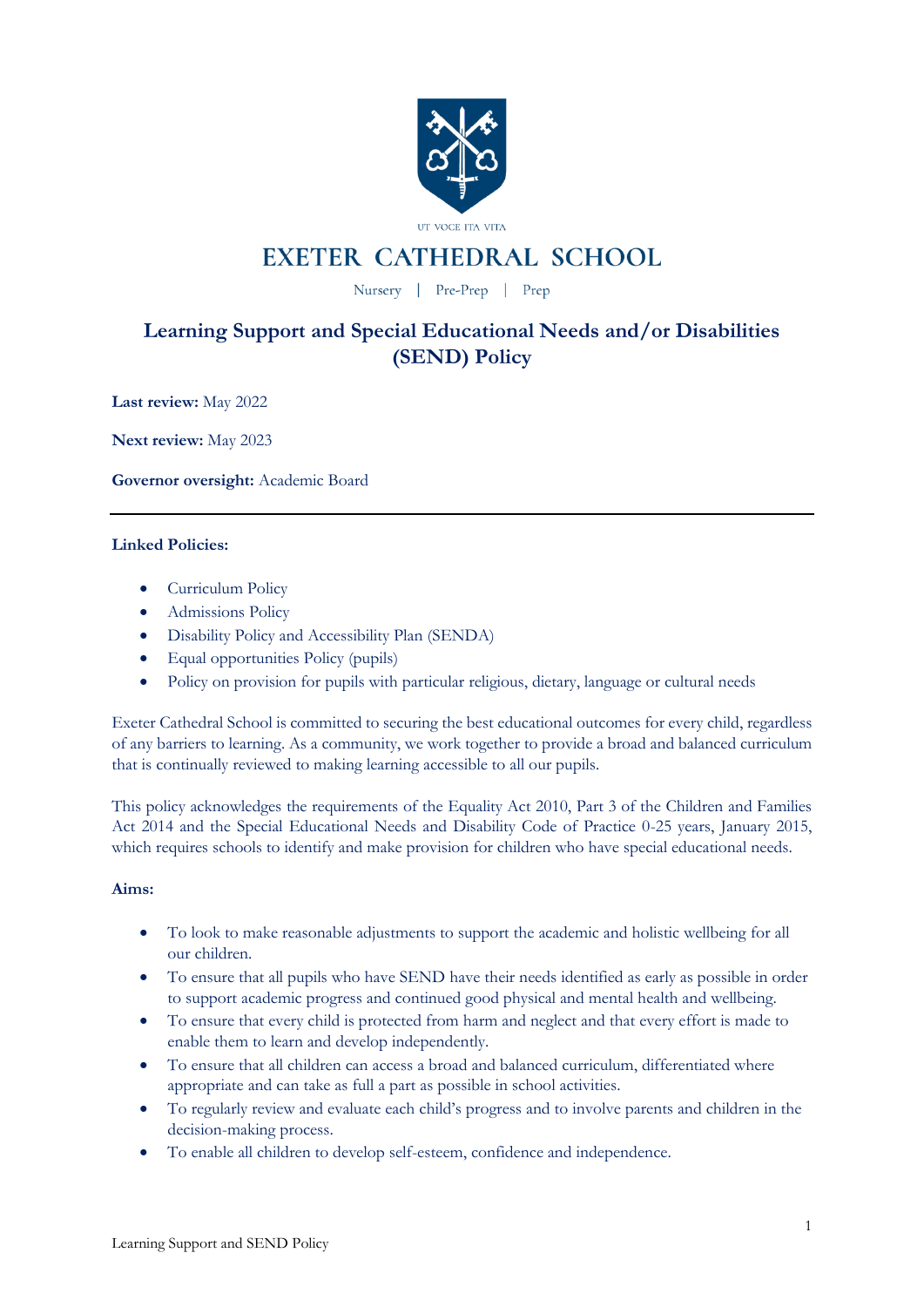- To work with parents so that they gain an understanding of their child's needs and involve parents in all stages of their child's education.
- To work with and in support of outside agencies when the child's needs cannot be met by the School alone.
- To apply a whole school policy to meeting each child's individual needs following the guidance in the Disability Discrimination Act 2005, Equality Act 2010, part 3 of the Children and Families Act 2014, Special Educational Needs and Disability Code of Practice January 2015.
- To safeguard and support all children through prevention, protection and support.
- To provide an environment in which children feel secure, their viewpoints are valued, they are encouraged to talk and are listened to.
- To encourage mutual respect and tolerance for others, regardless of race, faith, gender or capability, paying attention to the characteristics set out in the Equality Act 2010.

### **Identification of Special Education Needs and/or disabilities:**

The Special Educational Needs and Disability Code of Practice, January 2015 defines a child as having a special educational need (SEN) if they have:

- a learning difficulty or disability which calls for special educational provision to be made for him or her;
- a significantly greater difficulty in learning than most others of the same age;
- has a disability which prevents or hinders him or her from making use of facilities of a kind generally provided for others of the same age in mainstream schools or mainstream post-16 institutions.

Children's learning difficulties show themselves in a variety of ways. Some are temporary, others more permanent. They may be mild, requiring minimal support, but others may be serious, requiring more longterm intervention and greater support.

Special educational provision means educational or training provision that is additional to, or different from, that made generally for others of the same age in a mainstream setting in England.

Some children who have SEN may have a disability under the Equality Act 2010, "a physical or mental impairment which has a long term and substantial adverse effect on their ability to carry out normal day to day activities". This definition includes sensory impairments such as those affecting sight or hearing, and long-term conditions such as asthma, diabetes, epilepsy and cancer. A child can have a disability without having SEN but there is often an overlap.

SEN areas of need and support are:

- **Communication and interaction** Speech, language and communication needs (SLCN), including those with social interaction difficulties.
- **Cognition and learning** Those that need to learn at a slower pace than their peers and those with a specific learning difficulty such as dyslexia, dyscalculia and dyspraxia.
- **Social, emotional and mental health** These may include withdrawn or isolated behaviour or present as challenging and disruptive, others may have ADD or ADHD or attachment disorder.
- **Sensory and/or physical needs** These may be age related and fluctuate over time.

If a child has a Statement of SEN or an Education, Health & Care Plan, this will be reviewed appropriately, with reference to the Special Educational Needs and Disability Code of Practice, January 2015.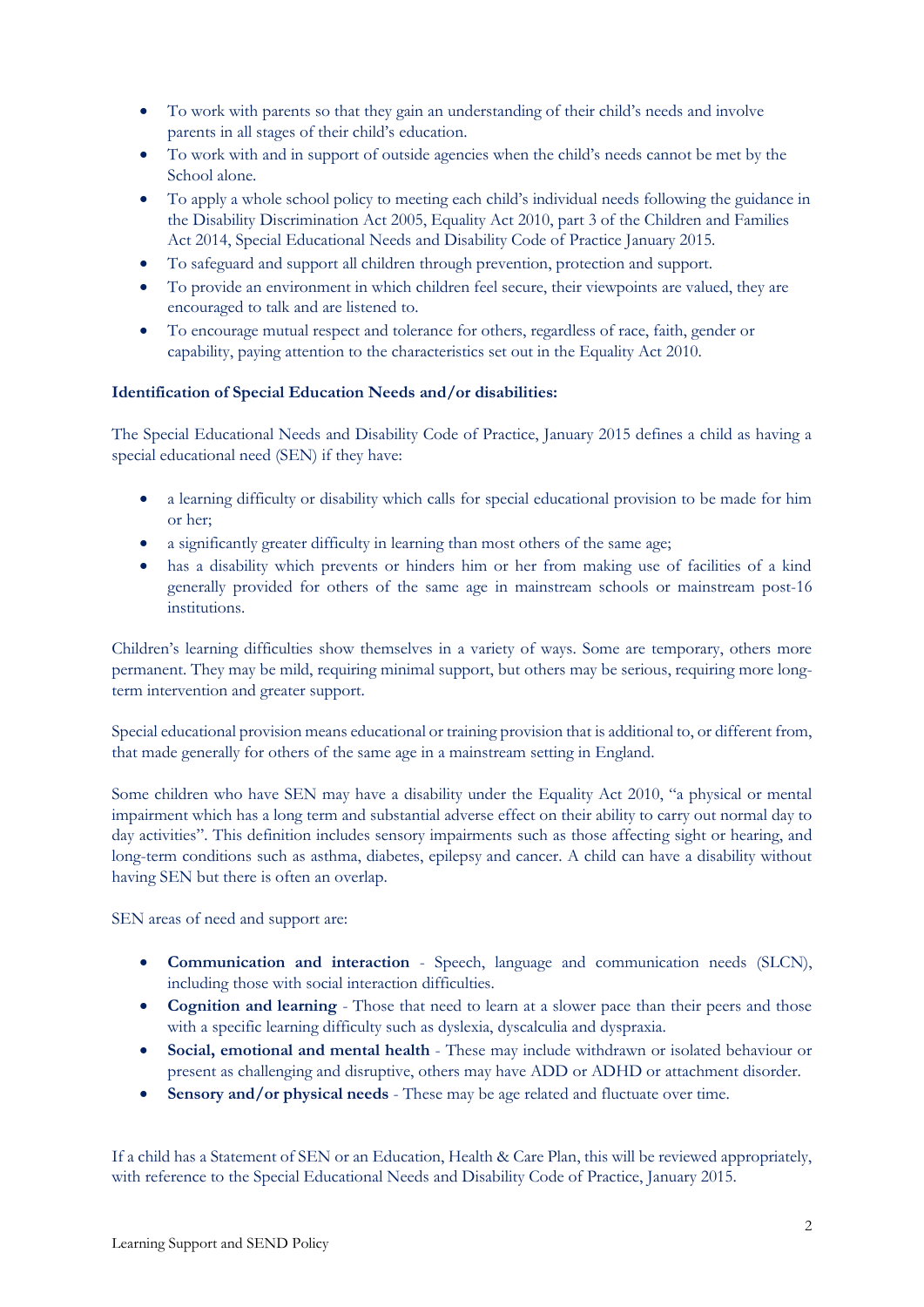Children must not be regarded as having a learning difficulty solely because the language or form of language of their home is different from the language in which they will be taught.

The Head of Learning Support oversees and acts as lead in all matters pertaining to educational needs within the school.

### **Provision**

Provision for children who have special educational needs is a matter for the whole school and it is a whole school responsibility. Identification of learning needs are mostly by observation of behaviour, assessment of written work, whole school tracking of achievement outcomes and discussion with teachers and parents together with results of CAT4 and PTE and PTM testing. A graduated response to the child's need is provided:

1. Level 1

These are children about whom a concern has been raised, but do not have an assessment or report indicating an officially labelled difficulty. They are monitored closely by staff in order to gauge their level of learning and possible difficulties. They will be provided with high quality teaching that is differentiated where appropriate to meet their needs and advice will be given by the Head of Learning Support where necessary. Their progress will be monitored by class teachers and in some cases, they will have one to one learning support lessons. These children may have a Pupil Passport (a curriculum support educational plan, see Appendix A) to detail their needs and recommendations for curriculum support.

At Pre-Prep, where possible a Teaching Assistant may provide additional support.

The Head of Learning Support meets regularly with the Head of Pre-Prep, Heads of Upper and Lower, Heads of Departments, pupils and parents to ensure effective information gathering and sharing.

2. Level 2

These are children who have a specialist report and are being monitored by the Head of Learning Support and teaching staff. Some children may receive one to one support in School with our learning support teachers and/or support outside of school. They have a specialist assessment report e.g. Educational Psychologist, Occupational Therapist, Speech and Language, which has identified their needs. These children will have a Pupil Passport to detail their official needs and recommendations for curriculum support.

3. Level 3

An external specialist or team of specialists provide support to this child and to those working with him/her at school in terms of sessions, advice, observations and review meetings. Without this level of external support, the school would be unable to meet the child's needs effectively.

#### **The SEND Process:**

The class teacher has primary responsibility for the identification of children who have special educational needs. The process encourages participation of children and their families, integrates the work of education, health and care providers if necessary and follows a cyclical, graduated approach.

• Step 1 – Assessment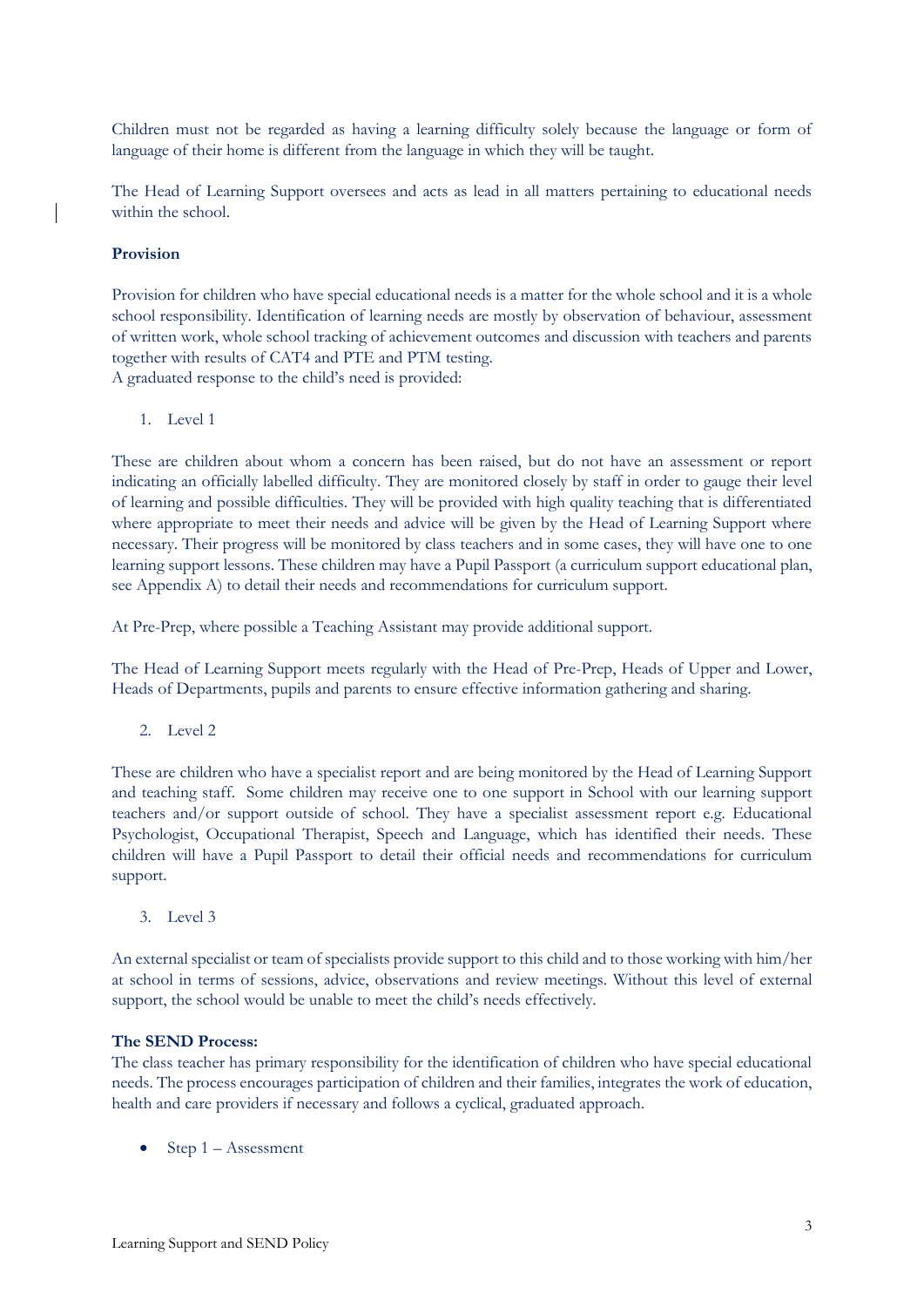Where a child's achievement or progress is cause for concerns throughout the school, teachers will share their concern with the Head of Learning Support or the Head of Pre-Prep or Senior Deputy Head. Parents will be informed. The Head of Learning Support may observe the child in class or meet with staff and then offer support strategies both to class teachers and the child. The teacher will devise intervention in addition to or different from that provided by the school's usual differentiated curriculum. The child's progress will be carefully monitored.

Following permission from parents, information is gathered from all staff concerned and recorded on the child's ROC. The Head of Learning Support uses the information to decide the next steps and consults with parents. A recommendation of an internal or external assessment may be made.

• Step 2 – Plan

The outcome of any individual assessment is discussed with the child's tutor or class teacher and parents. A plan of action is made with all concerned. Plans will consider the views of the child. Where appropriate, the curriculum and learning environment will be further adapted by the teaching staff to reduce barriers to learning and enable them to access the curriculum more easily.

Some children enter the school with specialist reports and provision will be made to support their needs.

• Step  $3$  – Intervention

If specialist support is required, support is provided by a literacy and numeracy learning support teacher. Withdrawal from a class does not interfere with the child's access to the whole curriculum. Parents are made aware of intervention and consult with the learning support teacher directly. The learning support teacher works in consultation with the school but is self-employed and support is charged as an expense to the parents.

A Pupil Passport is written showing the child's strengths and weakness and appropriate classroom support strategies. These documents are stored on the School's shared areas for staff to access. Information and updates about children are regularly shared at staff meetings and training is held during INSET.

The progress of a child is regularly monitored by teachers (see Appendix B for monitoring form). Parents are consulted and advised of any updates or changes as part of this process.

When a child's needs are considerable and there is a little progress following interventions and support from professional agencies the decision may be taken to request an Educational Health and Care Plan. This process will involve presenting to the local county council detailed records of our provision and its impact for their consideration. Parents and carers will be fully involved in the process.

• Step  $4 -$  Review

Throughout the year, the child is assessed informally to monitor their learning and the effectiveness of intervention. This information is recorded in teacher's lesson notes, meetings and the child's Pupil Passport. Pupil Passports are reviewed twice a year and discussed with parents. Where a child has an EHC plan, this will be reviewed with the local authority.

A formal assessment takes place in the Trinity Term in the form of a Progress in English and Maths test. Children in Years 2, 5 and 7 sit a CAT4 paper and results are recorded on the Pupil Passport and school database.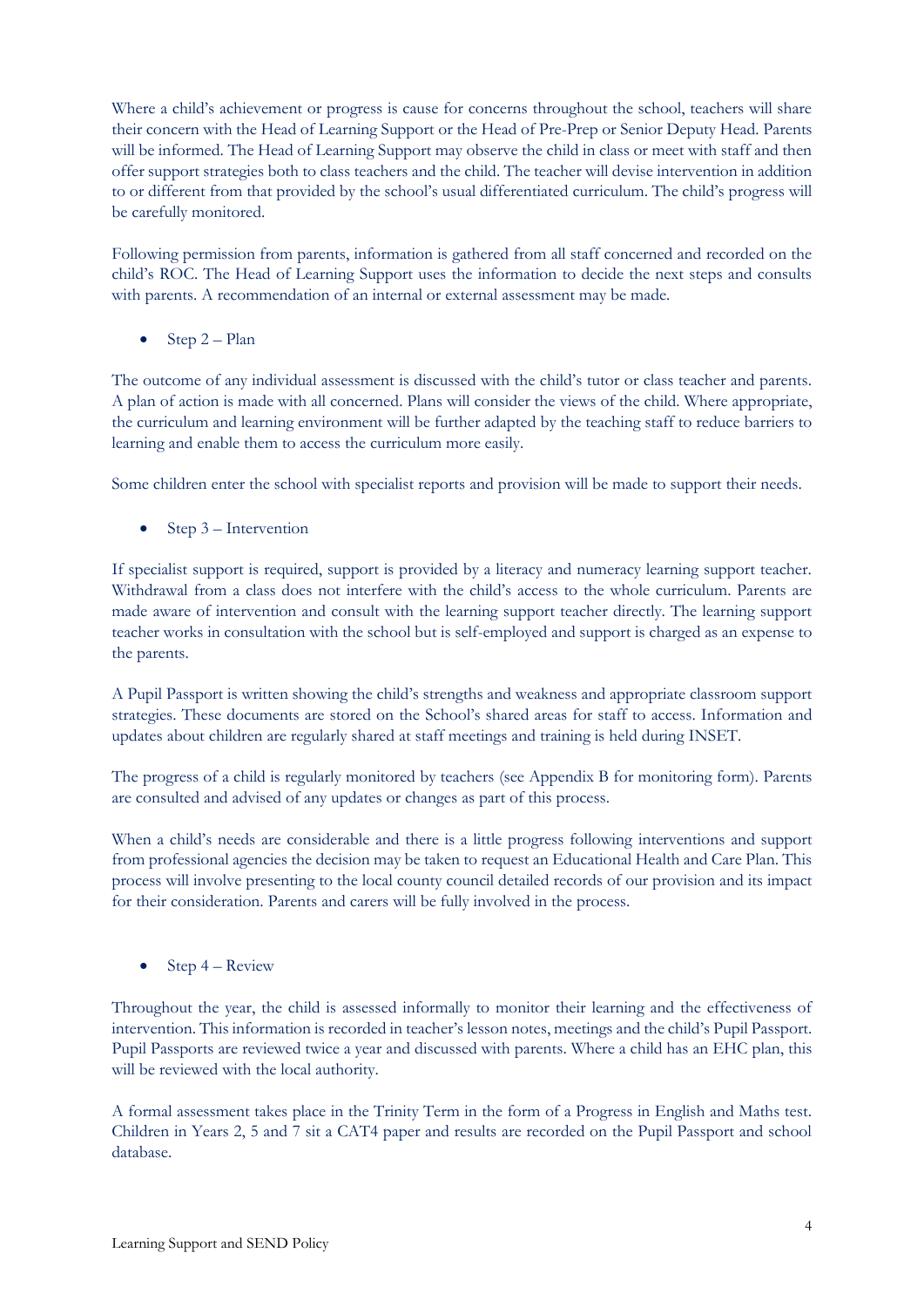### **Supporting Pupils and Families:**

Exeter Cathedral School firmly believes in developing a strong partnership with pupils and parents and that this will enable children and young people with SEND to develop their potential. The school recognises that parents have a unique overview of the child's needs and this makes them valued partners in the process of deciding provision. Plans are always discussed with parents and reviewed formally twice a year. Learning Support teachers are frequently in contact with parents and complete formal reports twice a year.

When a child transfers into or out of Exeter Cathedral School, every effort is made to share information and support a child's transition.

#### **Provision for pupils with EAL:**

Children for whom English is a second language and converse in a native language at home are provided with extra support in all lessons. Information is disseminated to staff and when needed regular meeting with parents are held to discuss support and intervention strategies. Children may be offered one to one support with a Learning Support teacher if deemed necessary and support with reading suitable texts is offered by the Librarian.

#### **Staff Training:**

All staff are encouraged to attend courses that help them acquire the skills needed to work with those children who have special educational needs. The Head of Learning Support provides training as need to develop awareness of responsibilities and understanding of these children. Practical ideas are suggested, and reminders given about key information. Resources are available via the shared area for all staff.

### **ICT:**

The school has several children who are permitted to use a laptop to support their learning in response to recommendations in an assessment. Pupils need to have a reasonable typing speed in order to make it a useful tool for them and this is taken into consideration before approval.

#### **Complaints:**

All complaints are taken seriously and dealt with in line with the School's Complaints Policy.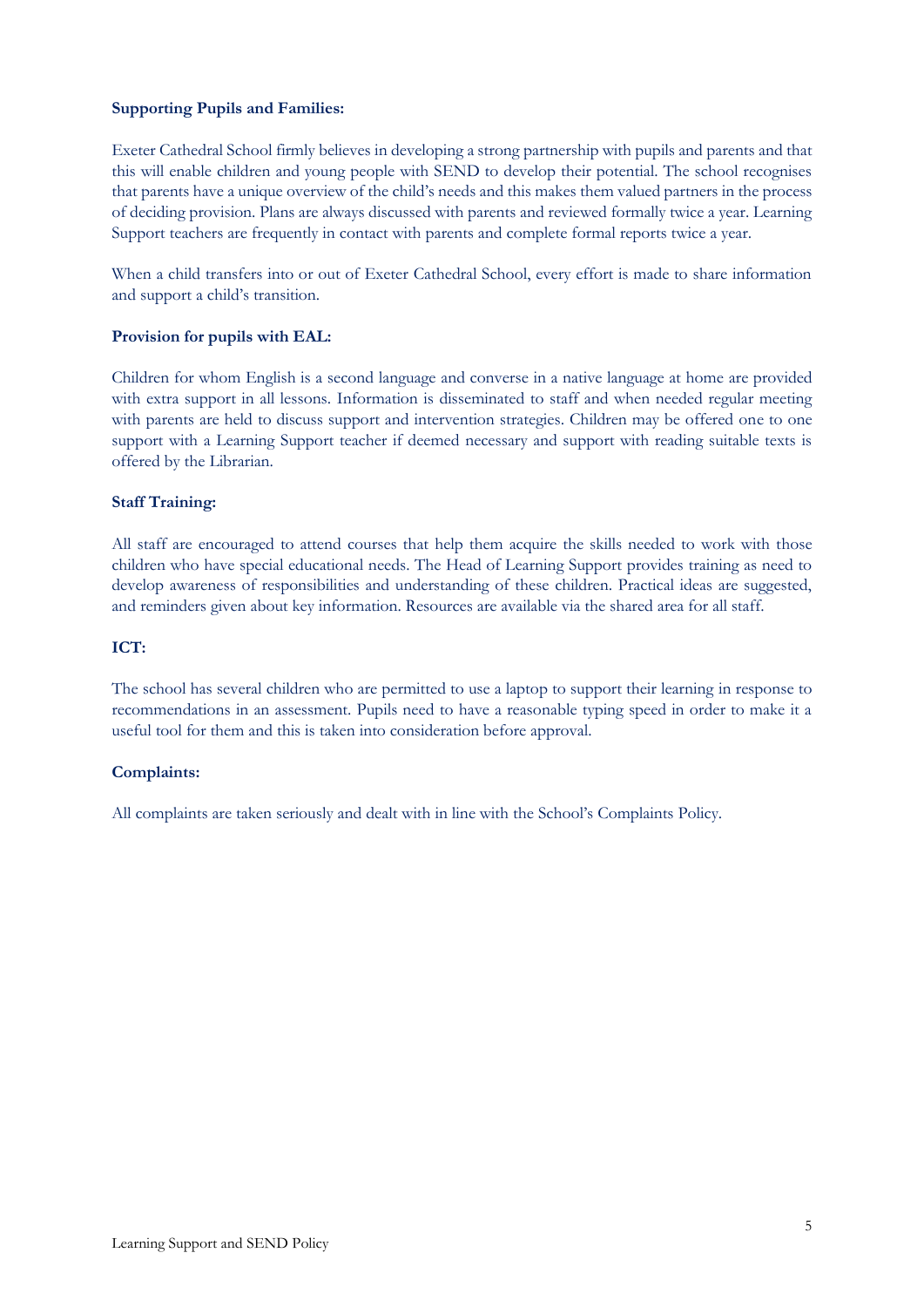# **Appendix A:**

# **Blank Pupil Passport**

| ÷<br>Name                                              |       |                                                    |                           |       |                                               |  |
|--------------------------------------------------------|-------|----------------------------------------------------|---------------------------|-------|-----------------------------------------------|--|
| D.O.B                                                  |       | <b>PUPIL PASSPORT</b><br>Curriculum Support        |                           |       | UT VOCE ITA VITA                              |  |
| Year/Teacher                                           | Photo | Reports:                                           |                           |       | <b>Reviewed: Term</b>                         |  |
| Data & Access<br>CAT <sub>4</sub><br><b>PTE</b><br>PTM |       | I would like you to know that:<br>This means that: |                           |       | I find it difficult to:<br>Did you know that: |  |
| It would support me if you could:                      |       |                                                    | I will support myself by: | know: | My parents would like you to                  |  |

| <b>LEARNING SUPPORT NOTES</b> | <b>SMART TARGETS</b> |
|-------------------------------|----------------------|
|                               |                      |
|                               |                      |
|                               |                      |

| $+$                                                                                                                               |                                                                                                                                     |  |  |  |  |
|-----------------------------------------------------------------------------------------------------------------------------------|-------------------------------------------------------------------------------------------------------------------------------------|--|--|--|--|
| MONITORED BY: Pupil Passport Meetings, Annual Reviews, Pupil Rader, Half term & End of Term Reports and Passport Monitoring Forms |                                                                                                                                     |  |  |  |  |
| <b>SCHEDULE</b>                                                                                                                   |                                                                                                                                     |  |  |  |  |
| Michaelmas HT1                                                                                                                    | Pupil Passport shared with all staff and parents during INSET                                                                       |  |  |  |  |
| Michaelmas HT2                                                                                                                    | AB meeting with parents                                                                                                             |  |  |  |  |
| Lent HT1                                                                                                                          | Pupil Passport Review 1 - monitoring form completed by all relevant teachers and updates completed and shared with staff            |  |  |  |  |
| Lent HT <sub>2</sub>                                                                                                              | AB meeting with parents and specialists if required                                                                                 |  |  |  |  |
| Trinity HT1                                                                                                                       | AB meeting with Form Tutor                                                                                                          |  |  |  |  |
| Trinity HT <sub>2</sub>                                                                                                           | Pupil Passport Review 2 – monitoring form completed by all relevant teachers and transition meeting with next teacher if applicable |  |  |  |  |